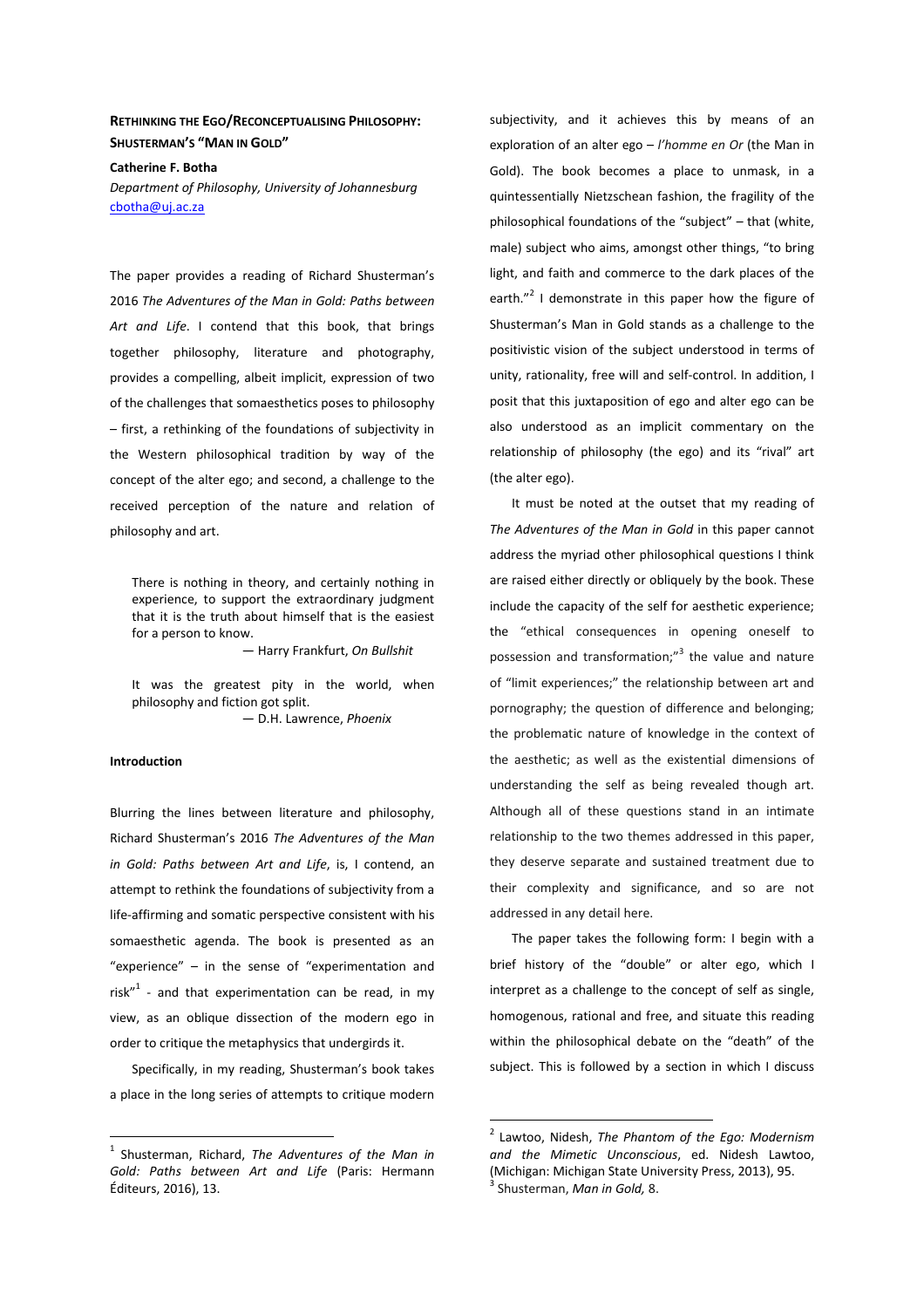Shusterman's broader understanding of the self as it is presented in his other, more strictly philosophical, works. The next section then focuses on providing a reading of *The Adventures of the Man in Gold* and on showing how it functions as an attempt to dissolve the unitary conception of the self by means of the concept of the "double" or alter ego. This is followed by a brief discussion what I see as a parallel to the ego-alter-ego duality explored in Shusterman's book – the relationship between art and philosophy. I show that this duality, although addressed more directly in Shusterman's other texts, finds distinctive expression in *The Adventures of the Man in Gold*'s hybrid form.

## **The Death of the Subject: The Alter Ego as Challenge to the Unitary Concept of Self**

Humanism is perhaps one of the most significant expressions of the modern in the Western philosophical tradition. As Charles E. Scott<sup>4</sup> points out, humanism engendered a kind of "theoretical hope" in the face of the harms that human beings inflict upon one another. This hope was presented in the form of a "scaffolding" for the "recognition of human identity across racial and cultural barriers" and for the values of human dignity and human rights.<sup>5</sup> And yet, humanism was revealed by a number of thinkers as concealing within itself the seeds of colonialism, gender bias and fascism, specifically due to its impulse towards the value of universal truth and identity. $<sup>6</sup>$  As a result, the humanism</sup> of the modern was subjected to the critical gaze of the postmodern, which is, as Jean-François Lyotard puts it, an "incredulity" towards metanarratives.<sup>7</sup>

 $\overline{a}$ 

The postmodern suspicion towards the grand stories expressed in modernity finds potent expression in Martin Heidegger's pointed rejection of Descartes' portrayal of human being as a rational mind situated in a material body, and as a transcendental subject standing over and against objects that can be known in the world<sup>8</sup>. Heidegger challenges the Cartesian opposition, claiming that "… subject and object are not the same as Dasein and the world"<sup>9</sup>. Rather, in his view, "...in grasping something, Da-sein does not first go outside of the inner sphere in which it is initially encapsulated" since for him, "…in its primary kind of being, [Da-sein] is always already 'outside' together with some being encountered in the world already discovered"<sup>10</sup>. The Heideggerian "destruktion" $^{11}$  of the ontology underlying twentieth century continental philosophy, combined with Nietzsche's rejection of the traditional conceptions of universality and time by means of his genealogical strategy, provides the impetus for Michel Foucault's archaeological and genealogical approach.

<sup>4</sup> Scott, Charles E. "Postmodernism" in *Columbia Companion to Twentieth-Century Philosophies* ed. Constantin V. Boundas (Columbia University Press, New York, 2007), 507-8.

<sup>5</sup> Scott, *Postmodernism*, 508.

<sup>6</sup> Scott, *Postmodernism*, 508.

 $7$  With Shusterman, I read the "post" in postmodernism to point towards an *extension* of the modern by means of "critique, inversion or subversion." See Richard Shusterman, "Aesthetics and Postmodernism" The *Oxford Handbook of Aesthetics*. Edited by Jerrold

Levinson. (Oxford: Oxford University Press, 2003) 771- 782, citation from page 775.

<sup>8</sup> Martin Heidegger, *Sein und Zeit*, 17th edition, (Tübingen: Max Niemeyer Verlag, 1993), 89; translation from Martin Heidegger, *Being and Time: A Translation of Sein und Zeit*, SUNY Series in Contemporary Continental Philosophy. Trans. Joan Stambaugh, (New York: SUNY, 1996), 83.

<sup>&</sup>lt;sup>9</sup> Heidegger, "Sein und Zeit," 60; Heidegger, "Being and Time," 56.

<sup>&</sup>lt;sup>10</sup> Heidegger, "Sein und Zeit," 62; Heidegger, "Being and Time," 58. Although I cannot discuss this here, it must be noted that Heidegger's position has been vigorously criticised, most notably by Jacques Derrida, who points out that Heidegger's concept of *Jemeinigkeit* conceals "a singularity, an irreplaceability of that which remains nonsubstitutable in the structure of *Dasein*" and so which "risks pointing toward both the ego and an organic or atomic indivisibility". See Jacques Derrida, "Eating Well" in Jacques Derrida, *Points…Interviews 1974-1994*. Ed. by Elisabeth Weber, translated by Peggy Camuf and others. (Stanford University Press, Stanford, 1995), 271.

<sup>&</sup>lt;sup>11</sup> See my "From Destruktion to Deconstruction: A Response to Moran" *South African Journal of Philosophy*, Volume 27 Number 1, 2008: 52-68 for an extended discussion of Heidegger's concept of destruktion and how it differs from Jacques Derrida's deconstruction.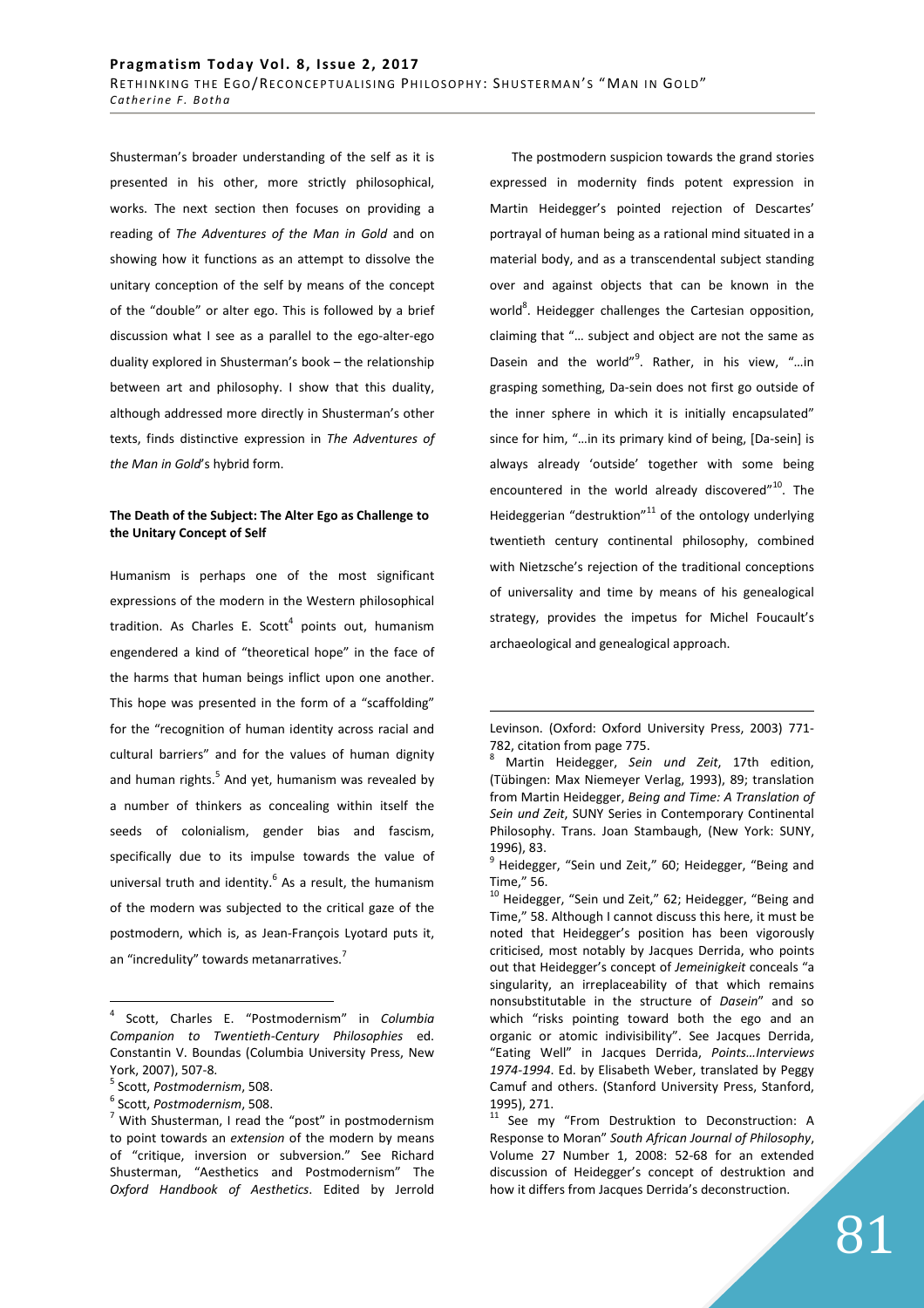Foucault's dissection of the grand narratives of knowledge and reason, and his exposure of the hidden forms of value and power within those accounts, turns on his rejection of the modern, humanistic concept of the subject as a unified subjectivity. Although a difficulty remains in terms of how to interpret and reconcile Foucault's early insistence on "Man's death" in the western "epistêmê", and how subjects are "fabricated" and subjugated by disciplinary power, with his later development of an ethics based on aesthetic selffashioning that advocates a "care of the self" $^{12}$ , Foucault's fundamental critique of the idea of a unified and timeless subject is far-reaching in its effect on philosophy in the twentieth century.

Foucault's "death of the subject" is taken up in the context of literature and art by Roland Barthes, for example. Barthes, in his "The Death of the Author," (1977) argues that the reader of a text can exist only at the expense of the author: "the birth of the reader must be at the cost of the death of the Author."<sup>13</sup> For Barthes, texts involve any aspect of culture that express the thoughts of a writer and so include books, periodicals, artworks and television. For Barthes, the traditional view of the Author is that the Author is "…the father and the owner of his work: literary science therefore teachers respect for the manuscript and the author's declared intensions, while society asserts the legality of the relation of author to work (in the form of various copyright laws)."<sup>14</sup> Barthes' position stands in direct contradistinction to such a conception of an Author, and so constitutes yet another challenge to the modern idea of the subject.<sup>15</sup> The pervasiveness of this challenge is fittingly expressed by Slavoj Zizek, who opens his book *The Ticklish Subject* thus: "A spectre is haunting Western academia [...] the spectre of the Cartesian subject. All academic powers have entered into an unholy alliance to exorcise this spectre."<sup>16</sup>

The "exorcism" of the Cartesian conception of the subject as a fixed unity that I have briefly surveyed also appears in how the concept of the doppelgänger or alter ego has been employed within both philosophy and literature. Jacques Derrida, to name but one example, specifically mentions the alter ego in his discussion of the "problematic of the subject" that he asserts cannot be reduced to a homogeneity. He says:

The alter ego can never be given "in person," it resists the principle of principles of phenomenology – namely, the intuitive given of originary presence. This dislocation of the absolute subject from the other and from time neither comes about, nor leads beyond phenomenology, but rather, if not in it, then at least on its border, on the very line of its possibility. […] There has never been The Subject for anyone […]. The subject is a fable […] but to concentrate on the elements of speech and conventional fiction that such a fable presupposes is not to stop taking it seriously. [...]<sup>17</sup>

As Derrida points out here, the alter ego is a concept that is resistant to the idea of originary presence, a notion that allows for the conception of a subject as absolute and unitary. Taking the "fable" of the subject seriously, as Derrida suggests here, is also evident in how

 $\overline{a}$ 

 $12$  I cannot discuss what I will call the "fabricationconstitution" debate in any significant detail here. See Peter Dews, "The Return of the Subject in the Late Foucault," *Radical Philosophy* 51 (1989): 37-41; Rob Devos, "The Return of the Subject in Michel Foucault," *American Catholic Philosophical Quarterly* 76, 2 (2002): 255-280 and Thomas Flynn, "Truth and Subjectivation in the later Foucault," *Journal of Philosophy* 82 (1985): 531- 540 for excellent discussions of this important theme in the scholarship on Foucault.

<sup>13</sup> Barthes, Roland, "The Death of the Author," in *Image-Music-Text*, trans Stephen Heath (New York: Hill and Wand, 1977), 148.

<sup>14</sup> Roland Barthes, "From Work to text," in *Image-Music-Text*, trans. Stephen Heath (New York, Hill and Wang, 1977), 160.

 $15$  I cannot provide an extended discussion of this here, but in my view, the poststructuralist insistence on the death of the subject, or the author, does not entail equating death with complete absence This is in line with the view of Dimitris Vardoulakis as expressed in *The Doppelganger*, (Fordham University Press, 2010), 1.

<sup>16</sup> Slavoj Zizek, *The Ticklish Subject: The Absent Centre of Political Ontology*, (London: Verso, 1999). Zizek names feminists, New Age obscurantists, postmodern deconstructionists and deep ecologists as examples of trends that are all hostile to the Cartesian subject. <sup>17</sup> Jacques Derrida, "Eating Well", 263 - 264.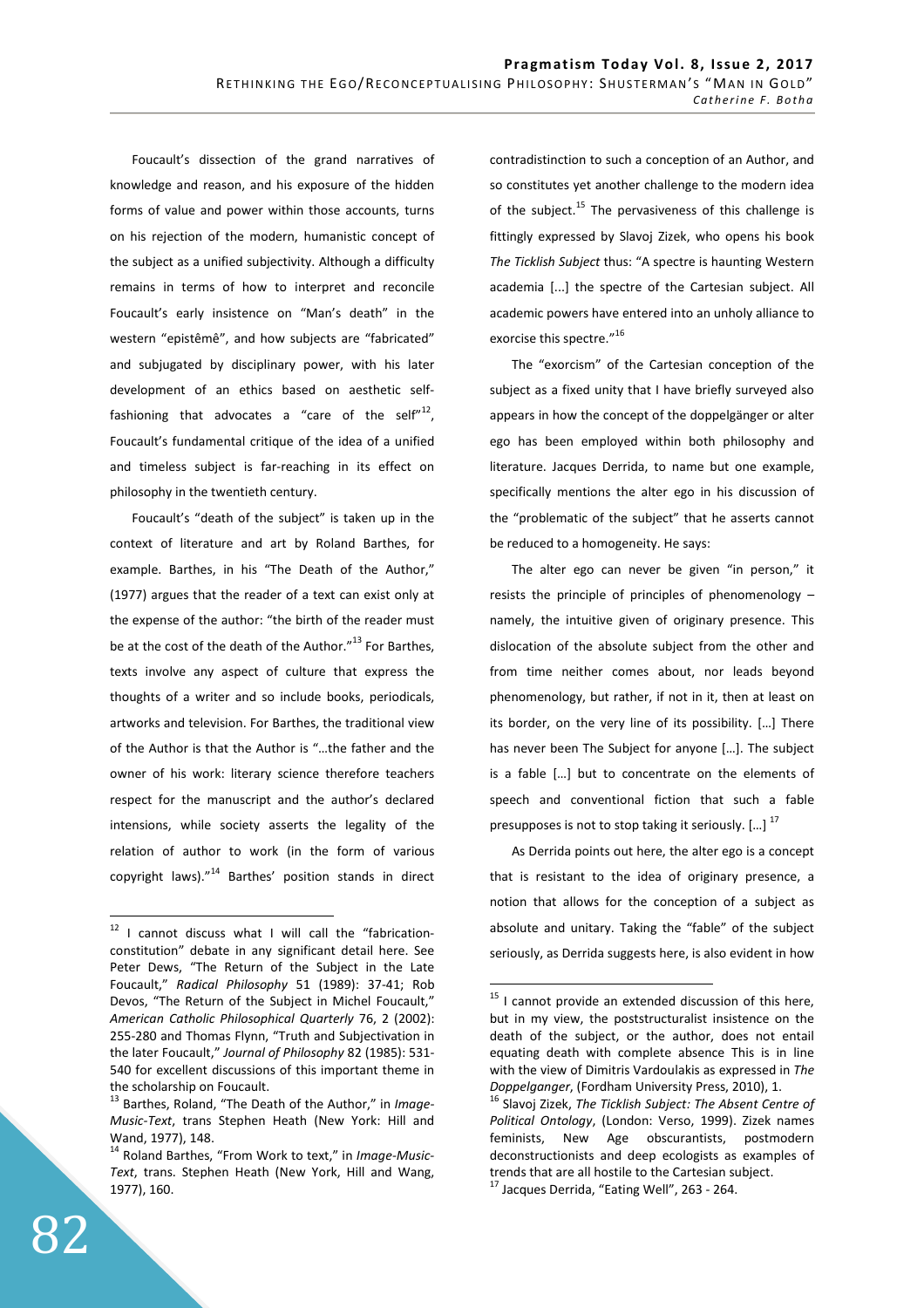the figure of the alter ego, "double" or the other self as a challenge to modern conceptions of the self emerges in the history of literature. The concept, rooted in Greek and Roman mythology, emerges as an especially significant theme in German literature of the Romantic Movement. The "double walker" or *Doppelgänger* is interpreted variously as a true double or twin, a split personality, or an alter ego, and has been used to represent a number of themes including, most significantly for this paper, the dual nature of human beings.<sup>18</sup> Vardoulakis provides a fitting description of the doppelgänger or alter ego in this context as:

[...] an operative or effective presence to the extent that it effects the undoing of the framing of the subject by the opposition between mere presence and absence. Such an operation indicates a function of relationality—the various relations that structure the subject's ontology.<sup>1</sup>

As such, in both the history of philosophy and in literature, the alter ego takes its place as an important challenge to the humanism of modernity that revolves around a very specific conception of the subject. Specifically, by introducing the alter ego in both literature and philosophy, the idea of an unchanging, unitary subject is called into question. How then does Shusterman's somaesthetic approach contribute to this challenge?

## **Shusterman on the Self and Subjectivity – a Somaesthetic Approach**

The "doubleness" that I will presently show is explored in *The Adventures of the Man in Gold* is a theme that Shusterman in fact identifies as characteristic of his own life. Long before the Man in Gold was born, Shusterman notes, in an autobiographical piece, that a doubleness is

 $\overline{a}$ 

to be found in his bi-nationality, the fact that he completed a double major, was twice married with two sets of children, and in the fact that his philosophical roots that are to be found in both the analytic and continental traditions in philosophy.<sup>20</sup> Yet these pluralities do not render the idea of the self empty or suspect, but rather that, in his view, they can be held together in a reasonably unified and stable field".<sup>21</sup>

The doubleness that Shusterman himself sees as characteristic of his life, and, most importantly, his contention that a self centred around "order, grace and harmony"<sup>22</sup> is possible despite the postmodern suspicion against a "true" self, is also clearly evident in his philosophical writings on the self. Shusterman's somaesthetic approach itself is explicitly a challenge to the Cartesian split of the self into mind and body.<sup>23</sup> As he explains:

The body-mind connection is so pervasively intimate that it seems misleading to speak of body and mind as two different, independent entities. The term body-mind would more aptly express their essential union, which still leaves room for pragmatically distinguishing between mental and physical aspects of behavior and also for the project of increasing their experiential unity. $2^2$ 

<sup>18</sup> Deborah Ascher Barnstone in her *The Doppelgänger*, (Peter Lang AG, Internationaler Verlag der Wissenschaften, 2016) provides an extended discussion of the use of the concept in literature, film and other art forms that I cannot explore here.

<sup>19</sup> Vardoulakis, *The Doppelganger*, 1.

<sup>&</sup>lt;sup>20</sup> Richard Shusterman, "Regarding Oneself and Seeing Double: Fragments of Autobiography." In *The Philosophical I: Personal Reflections on Life in Philosophy*, edited by George Yancey, 1–21. (Lanham: Rowman and Littlefield, 2002), citation from page 5.

<sup>&</sup>lt;sup>21</sup> Shusterman, "Regarding Oneself", 5. Interestingly, this view is already present in Shusterman's earlier critique of Richard Rorty in his "Postmodernist Aestheticism: A New Moral Philosophy?" *Theory, Culture and Society* 5  $(1988): 337-55.$ 

Shusterman, "Postmodernist Aestheticism: A New Moral Philosophy?", 348.

<sup>&</sup>lt;sup>23</sup> I provide an extended discussion of Shusterman's valorization of Maurice Merleau-Ponty's celebration of the body, and his (problematic, in my view) criticism of Nietzsche's position in detail in my "Nietzsche on Embodiment: A Proto-somaesthetics?" *Aesthetic Experience and Somaesthetics*. Ed. Richard Shusterman. (Amsterdam, Brill, forthcoming).

Richard Shusterman, Thinking through the Body, Educating for the Humanities: A Plea for Somaesthetics *Journal of Aesthetic Education*, 40 (1) (2006): 1-21, citation from page 2.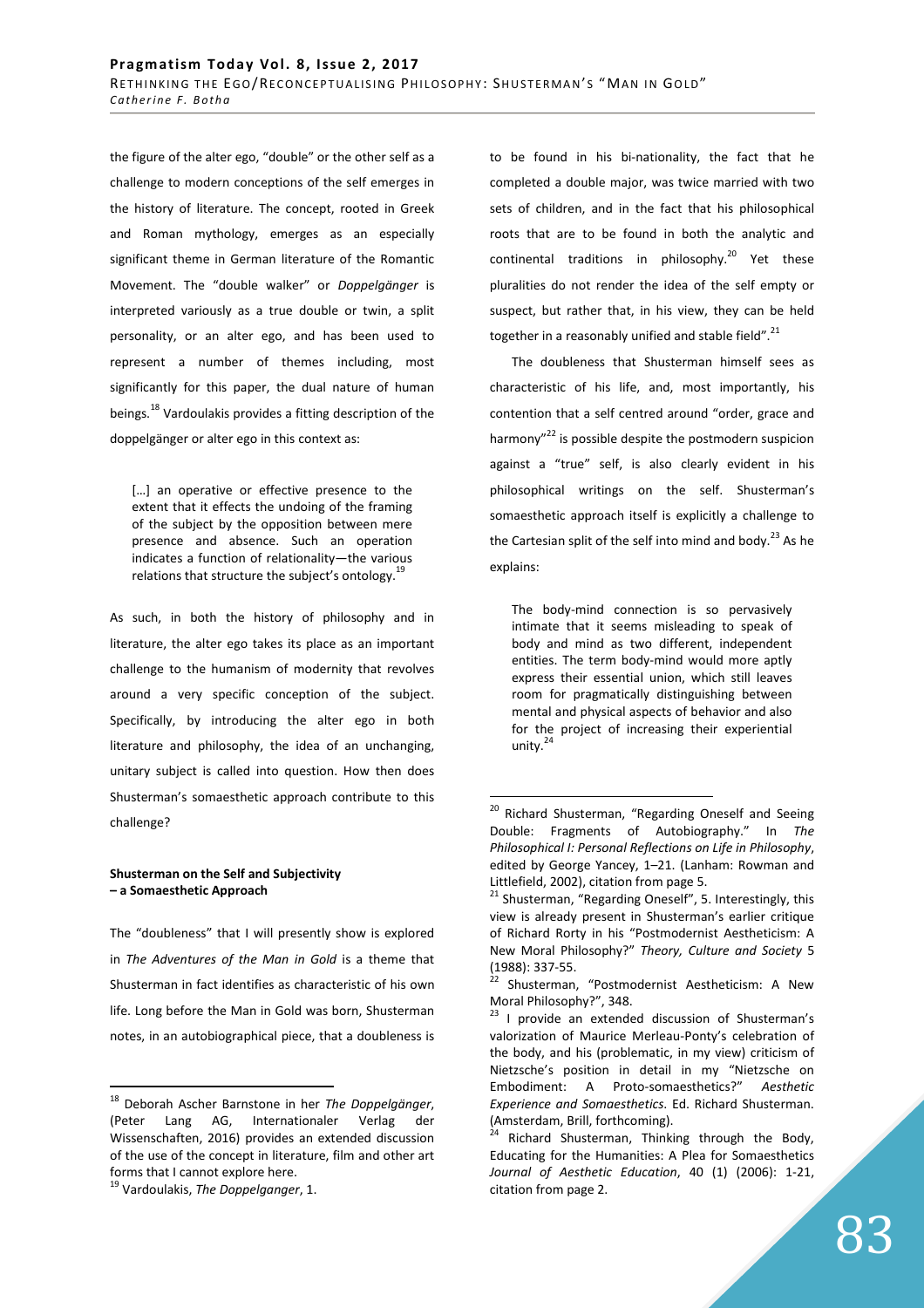So, although Shusterman admits that there is pragmatic need for a distinction between the mental and the physical, the body and mind are essentially one in his view. This is reflected in his definition of somaesthetics as:

…devoted to the critical, ameliorative study of one's experience and use of one's body as a locus of sensory-aesthetic appreciation *(aisthesis)* and creative self-fashioning. lt is therefore likewise devoted to the knowledge, discourses, practices and bodily disciplines that structure such somatic care or can improve it.<sup>25</sup>

From his somaesthetic vantage point, Shusterman maintains that the concept of soma denotes *not* the mere physical body but the "lived, sentient, intentional, body that involves mental, social, and cultural dimensions."<sup>26</sup> As a result, Shusterman can avoid the indictments levelled against a heightened attention to the body in some other approaches. These approaches depend on conceiving somatics in terms of a "…reifying exteriorization of the body – the body as a mechanical instrument of atomised parts and measurable surfaces – rather than the body as a living dimension of individual experience and action."<sup>27</sup>

In addition, Shusterman posits the soma as a site of "intelligent, discriminating subjectivity", as well as "unreflective spontaneity".<sup>28</sup> This means that in addition to somaesthetics rejecting the Cartesian view of the human being as split between a mind and a body by means of the notion of embodiment, the embodied self is seen as not merely rational, intelligent and discriminating, but also as encompassing and embracing the range of human emotion as being equally significant.

However, as has already been mentioned, Shusterman's rejection of the Cartesian self does not comprise an espousal of the idea of "…a tireless insatiable Faustian quest for enriching titillation through curiosity and novelty, a quest that is as wide-ranging as it is unstructured through the lack of centre it so celebrates."<sup>29</sup> Just as the poststructuralist insistence on the death of the subject (or the author) does not, in my view, have to entail equating that death with complete absence, so Shusterman's somaesthetics does not encompass a complete rejection of the concept of self. As he explains:

…the maximised spawning of alternative and often inconsistent vocabularies and narratives of the self, an aim which explicitly seeks to undermine the idea of the true self and replace it with an open, changing, growing, multiplicity of selves or self-descriptions, makes the whole idea of an integral enduring self seem completely empty and suspect. But without such a self that is capable of identity through change or changing description, there can be no self capable of selfenrichment or enlargement...

In Shusterman's view, serious consequences could result from the move towards denying the self's very existence that he asserts has become a "dominant dogma" in both establishment and anti-establishment movements.<sup>31</sup> He claims, for example, that by denying the existence and agency of the self, intellectuals seek to legitimate their "own political and social inaction, [their] unjustifiable and unhappy complacency, even [their] own responsibility for [their] own lives."<sup>32</sup> Although Shusterman is willing to admit the need for a "tolerance' of ambiguity, alternative narratives, and alternative vocabularies, he rejects the "celebration and maximisation" of such things.<sup>33</sup> Why?

 $\overline{a}$ <sup>25</sup> Richard Shusterman, "Somaesthetics and the Body /Media Issue," *Body and Society* 3 (3) (September 1997): 33-49, citation from 34.

Richard Shusterman, "Soma, Self, And Society: Somaesthetics as Pragmatist Meliorism," *Metaphilosophy* 42 (3) (April 2011): 314-327, citation from page 315.

<sup>27</sup> Richard Shusterman, *Performing Live: Aesthetic Alternatives for the ends of Art*, (Ithaca, Cornell University Press, 2000), 161.

<sup>&</sup>lt;sup>28</sup> Shusterman, "Soma, Self and Society," 315

<sup>&</sup>lt;sup>29</sup> Shusterman, "Postmodernist Aestheticism: A New Moral Philosophy?", 346.

<sup>30</sup> *Ibid*.

<sup>31</sup> *Ibid*., 352.

<sup>&</sup>lt;sup>32</sup> Shusterman, "Postmodernist Aestheticism," 353.

<sup>&</sup>lt;sup>33</sup> Richard Shusterman, "Deconstruction and Analysis: Confrontation and Convergence," *British Journal of Aesthetics* 26.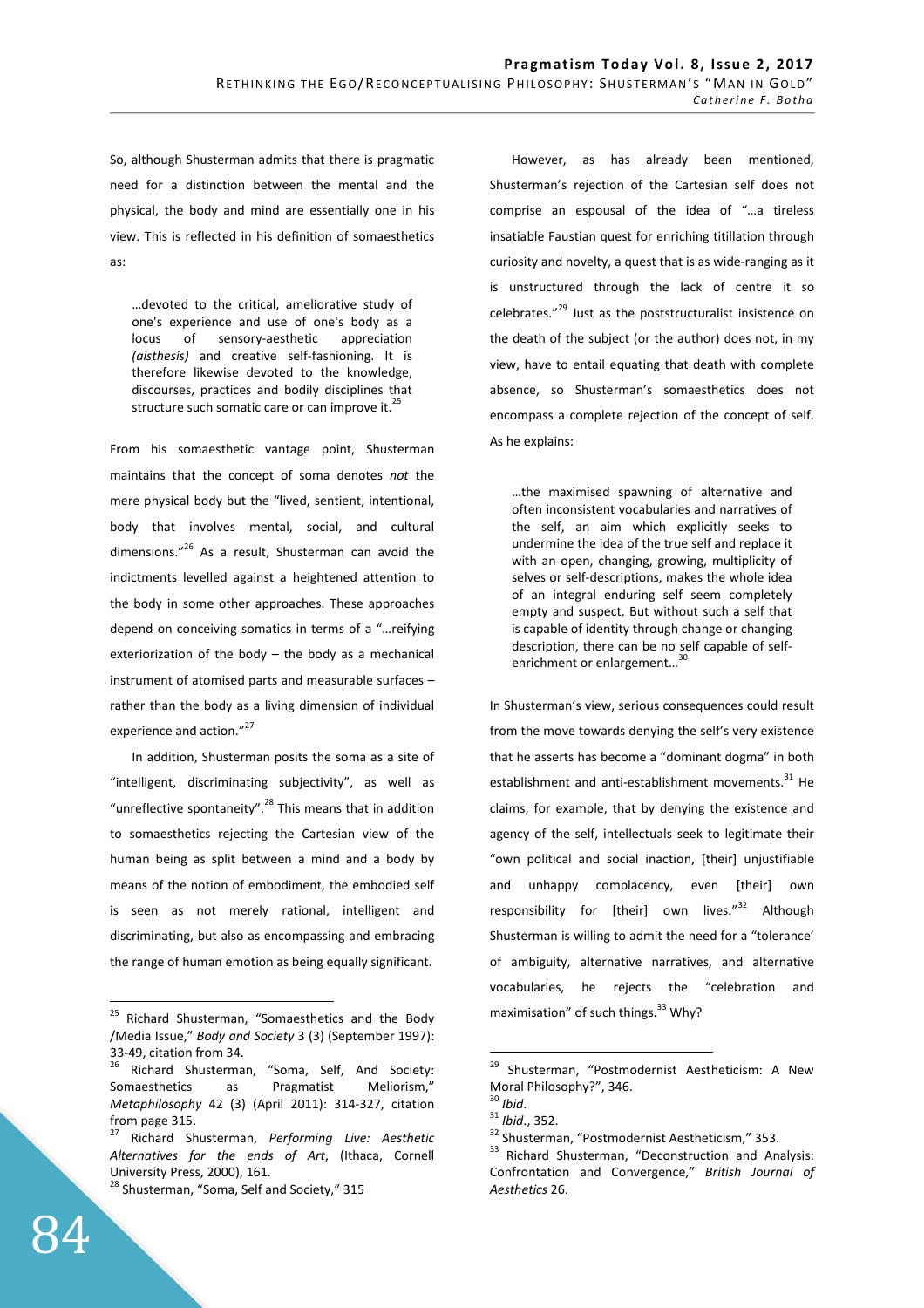Shusterman draws on a reading of Nietzsche (as well as Emerson and Wittgenstein) to develop his call to give "style" to the self, an idea that is central to his somaesthetics. Although he acknowledges that Nietzsche's own metaphysics "repudiates the idea of an individual having his 'own true self' that is fixed and autonomous"<sup>34</sup>, he rightly, I think, highlights the Nietzschean idea that the elements that make up that self can nonetheless be brought into a "dynamic, developing unity of tension."<sup>35</sup> In Nietzsche then, Shusterman finds a "doubling" of the self that includes what one already is, as well as what one can become,  $36$ and so, the means to develop a somaesthetics that is able to exorcise the spectre of the transcendental subject, and yet accommodate his concern with "embodied self-care."<sup>37</sup>

How then does the Man in Gold reflect this challenge to the transcendental subject of modernity?

#### **Reading the Man in Gold as alter ego**

*The Adventures of the Man in Gold* engages with the theme of the double on multiple levels. The book's text, for example, is presented in both French and English placed alongside one another on the pages. Right from the outset, this arrangement enhances the reader's impression that she is "seeing double".

In addition to the doubling of language, the book contains both text and image, with Yann Toma's striking photographs of the Man in Gold providing a "double" of the "adventures" related in the text. Toma's photographic style that derives from Man Ray's space writing $38$  can itself be seen as a play on the theme of the

 $\overline{a}$ 

<sup>38</sup> For a discussion of Yann Toma's photographic

double, since the photographer's "…lights needed darkness to work their magical energy on the Man in Gold".<sup>39</sup> The theme of light and dark is, of course, one that is significant within especially the literature on the doppelganger or alter ego, since the alter ego is often portrayed there as representative of "dark" forces as compared to the ego's light-ness.<sup>40</sup>

It is, however, in the figure of the Man in Gold that a very different portrayal of the traditional theme of the alter ego or double is brought into sharp relief. Shusterman tells us that the Man in Gold was born in the afternoon, on Saturday 12 June 2010 in the medieval abbey of Royaumont. $41$  As the book relates, the Man in Gold works with Yann Toma to transform "…an ordinary middle-aged philosopher into a golden work of art." From the outset, the Man in Gold "profoundly and quite visibly unsettled $v^{42}$  the sense of identity of the philosopher. Significantly, Shusterman points out that one of the key themes of the text is "…the instability and transformational potential of the self through the powers of possession." As a result, without mentioning it directly, Shusterman already situates the Man in Gold within the history of literature and philosophy on the double or alter ego as challenge to the traditional idea of the subject as unitary. $43$ 

Emerging silent<sup>44</sup>, as opposed to the philosopher, who relies on "dry, unimaginative philosophical prose",  $45$ , and clothed in a shimmering gold body suit, the Man in Gold is constantly contrasted with the figure of Shusterman, who narrates the book. The contrast is,

<sup>34</sup> Shusterman, *Performing Live*, 211.

<sup>35</sup> *Ibid*.

<sup>36</sup> *Ibid*., 212.

<sup>37</sup> *Ibid*., 144. I reserve a discussion of whether Shusterman's Nietzschean approach is able to succeed in this aim for another occasion, but my hunch is that it suffers from the same difficulties that are present when trying to reconcile Foucault's earlier and later works as mentioned in an earlier footnote.

technique, Richard Shusterman's *Thinking through the Body: Essays in Somaesthetics* (Cambridge: Cambridge University Press, 2012), 239-261.

<sup>39</sup> Shusterman, *Man in Gold*, 112.

<sup>&</sup>lt;sup>40</sup> Here the story of Dr. Jekyll and Mr. Hyde is perhaps the most well-known example. See Richard Stevenson's *Strange Case of Dr Jekyll and Mr Hyde*. (London: Longmans, Green & Co., 1886) for a discussion.

<sup>&</sup>lt;sup>41</sup> Shusterman, Man in Gold, 17.

<sup>42</sup> Shusterman, *Man in Gold*, 18.

<sup>43</sup> Shusterman, *Man in Gold*, 8.

<sup>44</sup> Shusterman calls the Man in Gold "a philosopher without words" and sees himself as his "philosophical spokesman." (Shusterman, Man in Gold, 19). <sup>45</sup> Shusterman, *Man in Gold*, 14.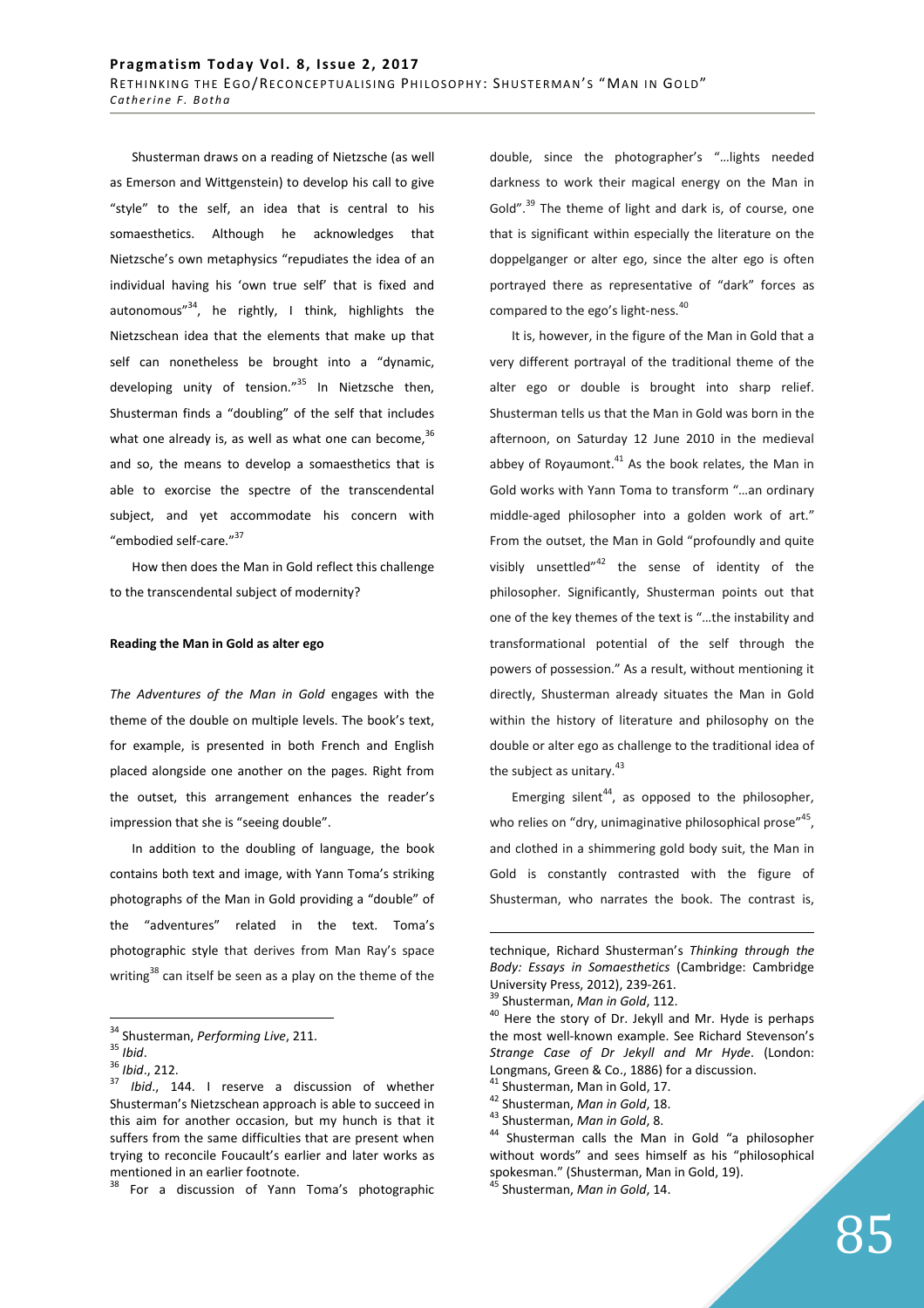however, one that is set up to express how the Man in Gold and Shusterman, are, "…like *yin* and *yang*, woman and man, earth and heaven, [and] darkness and light", "... necessary synergetic complements."<sup>46</sup> As a result, the figure of the double or alter ego in the book highlights the idea that despite the fact that the idea of a unitary and autonomous self is "largely illusory", aspects of that self can indeed be brought into a beautiful harmony, despite the risks this entails.<sup>47</sup>

In Shusterman's view, this has important aesthetic and somaesthetic effects, since by "inhabiting and transforming" Shusterman's soma, the Man in Gold allows the philosopher "new capacities and avenues of aesthetic experience."<sup>48</sup> So the light and dark contrast between the Man in Gold and Shusterman as philosopher is transformed into the synergy that can exist between the aesthetic and the cognitive aspects of the self. My contention here finds support in Shusterman's discussion of the three factors driving what brought the Man in Gold to him. When discussing the first factor, he notes that artists generally expressed dissatisfaction with his explanation of how somaesthetics applies to contemporary art. Shusterman's response – "...that the soma (with its sensory, motor, and affective resources) is the medium through which we both create and appreciate works of art and that therefore improved somatic mastery could generate better aesthetic experience" was not enough of a concrete and practical application of his theory in contemporary artistic creation.<sup>49</sup> The Man in Gold was to allow for a concrete and practical exploration of Shusterman's conception of aesthetic experience.

The second factor Shusterman mentions also supports my contention here. As he explains, like most philosophy of art, his theory is "…dominated by the observer's or interpreter's point of view" and so would

 $\overline{a}$ 

be more complete by including the artist's experience.<sup>50</sup> Once again, the Man in Gold became a means to interrogate the theoretical difficulties Shusterman grapples with in his more strictly philosophical works – here, the question of the experience of the artist in aesthetic theory.

The Man in Gold, who "…eschews discursive language, recognizing it as the glory of philosophy but also an imprisoning source of its oppressive folly  $-$  its one-sidedness" $51$ ; who is driven by both the love of beauty, and the love of knowledge in the sense of a curiosity to learn through immediate sensuous experience<sup>52</sup>; and who is animated by both love and fear; becomes an expression of Shusterman's contention that the self cannot be reduced to the unitary, rational, free and self-controlled subject. However, this does not mean that as alter ego, the Man in Gold dissolves the idea of the self in its entirety. As the book relates, the Man in Gold and Shusterman become the "necessary synergetic complements" that allow, in Nietzsche's sense thereof, for the philosopher to give "style" to his character.

### **Reading the Man in Gold: Philosophy and Art**

The doubling explored in terms of the theme of alter ego in the book can also be read as an implicit commentary on the nature of the relationship between philosophy and art more generally. As Shusterman explains in another text:

Contrary to traditional philosophy, from the somaesthetic philosophical perspective, knowledge of the world is improved not by denying our bodily senses but by perfecting them. Experience […] remains the vital heart of philosophy.<sup>53</sup>

<sup>46</sup> Shusterman, *Man in Gold*, 112.

<sup>47</sup> Shusterman, *Man in Gold,* 8.

<sup>48</sup> *Ibid*.

<sup>49</sup> Shusterman, *Man in Gold*, 9

<sup>50</sup> Shusterman, *Man in Gold*, 10

<sup>51</sup> Shusterman, *Man in Gold*, 58

<sup>&</sup>lt;sup>52</sup> Shusterman, *Man in Gold*, 60<sup>53</sup> Pichard Shusterman

Richard Shusterman, "Dewey on Experience: Foundation or Reconstruction?" *Philosophical Forum* 26 (2) (1994):127–148, citation from page148.